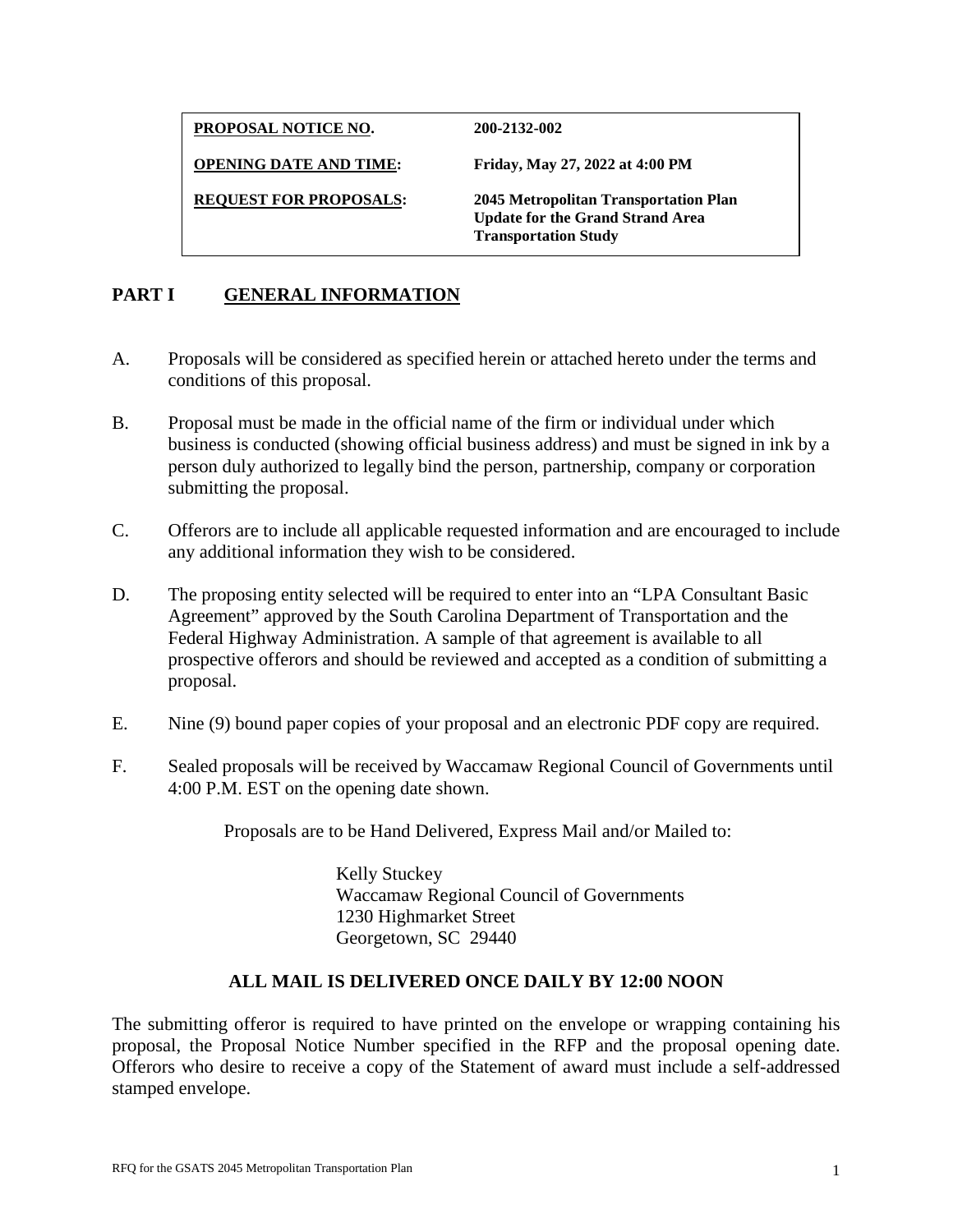Prohibition of Gratuities: The Waccamaw Regional Council of Governments is subject to relevant prohibitions in Title 8 Chapter 13 of the 1976 CODE OF LAWS OF SOUTH CAROLINA.

# **PART II SCOPE OF PROPOSAL**

The Grand Strand Area Transportation Study (GSATS) is requesting proposals to develop a Metropolitan Transportation Plan Update (MTP Update) for the GSATS Metropolitan Planning Organization (MPO) study area.

All proposals must be complete and carefully worded and must convey all of the information requested. If the proposal fails to conform to the essential requirements of the RFQ, GSATS and GSATS alone will be the judge as to whether that variance is significant enough to consider the RFP non-responsive and therefore not considered for award. GSATS will not accept nor request additional information of an offeror in order to determine responsiveness.

# **PART III INTRODUCTION**

Purpose: The request for proposal (RFQ) provides interested offerors with sufficient information to enable them to prepare and submit written proposals for consideration by the Grand Strand Area Transportation Study, herein after referred to as "GSATS," to develop an MTP Update for the MPO study area. This project is funded by Federal planning assistance and Surface Transportation Program funds, from the Federal Highway Administration (FHWA), from the South Carolina Department of Transportation, and from the North Carolina Department of Transportation"

Project Administration: This project will be administered directly by GSATS.

Background: The Grand Strand Area Transportation Study (GSATS) Policy Committee was formed on August 2, 1985. The formation of GSATS was in preparation of the Grand Strand area being designated an Urbanized Area (UZA) by the 1990 Census. The 1990 Census designated Myrtle Beach, Socastee, Surfside Beach, Garden City, Murrells Inlet and environs as the Myrtle Beach UZA. The GSATS Policy Committee was designated as the MPO Policy Committee on May 18, 1992. The Waccamaw Regional Council of Governments (WRCOG) and the South Carolina Department of Transportation (SCDOT) were designated as the Planning Staff of the MPO.

The 2010 decennial Census reported that the "Myrtle Beach--Socastee, SC/NC" urbanized area had a population of 215,304. The U.S. Secretary of Transportation published a listing on July 18, 2012 of urbanized areas that exceeded 200,000 in population designating them as Transportation Management Areas (TMAs). Designated TMAs are subject to special planning and programming requirements including a Congestion Management Process (CMP) and certification of the transportation planning process by the Federal Highway Administration and the Federal Transit Administration no less often than once every four years.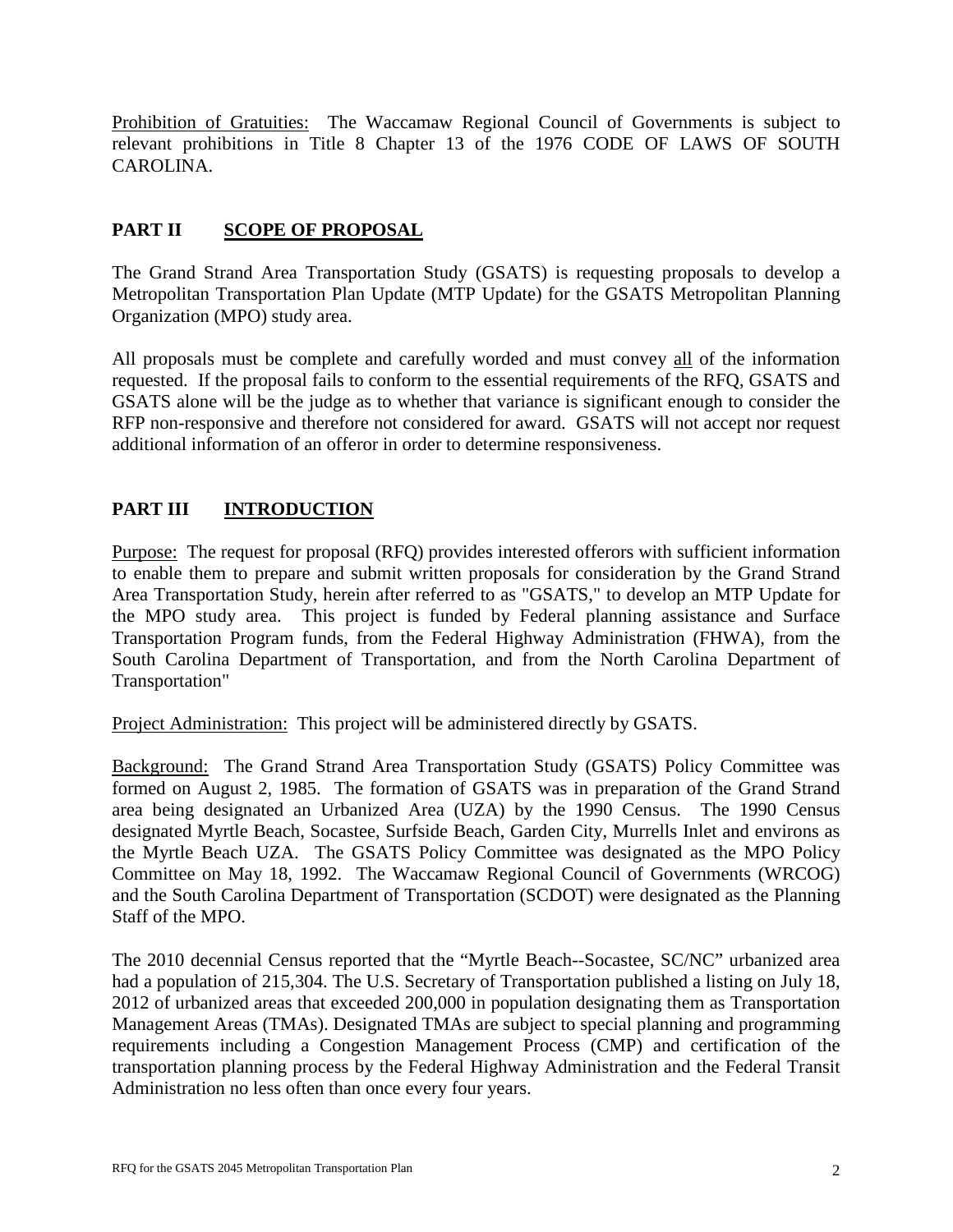The MPO study area includes the urbanized part of the Myrtle Beach region, as defined by the US Bureau of Census, plus the area expected to become urbanized over the next twenty years. The GSATS' Study Area, as approved by the Policy Committee on March 8, 2013, is the land eastward of the Waccamaw River from the Lockwood Folly River in North Carolina to where it intersects with US 17, then follows the US 701 alignment to Georgetown and takes in the cities of Georgetown and Conway (see enclosed map Attachment IV). Portions of Horry and Georgetown counties in South Carolina and Brunswick County in North Carolina are included in the urbanized area and the study area making GSATS a bi-state MPO.

The GSATS Policy Committee is required to develop and adopt a Unified Planning Work Program, a Public Participation Process, a five (5) year Transportation Improvement Program (TIP), a Title VI Plan and a twenty-five (25) year Long Range Transportation Plan (LRTP). They are also required to publish an Annual List of Obligated Projects.

### Information Available to Successful Offeror:

- 1. GSATS 2040 Metropolitan Transportation Plan (MTP), 2017
- 2. GSATS 2040 MTP Appendix J "GSATS US 17/Georgetown County Corridor Study Update, 2021
- 3. GSATS 2035 LRTP Appendix I "Congestion Management Process" 2014
- 4. GSATS Travel Demand Model (TDM) for TransCad
- 5. Updated Land Use data for Horry and Georgetown Counties, sidewalk inventories, and various other related data collected by WRCOG and DOT
- 6. GSATS FY 2019-2028 TIP
- 7. Waccamaw Region Rural Transportation Plan
- 8. Statewide Multi Modal Plan
- 9. US Highway 17 Corridor Studies (North Myrtle Beach, Kings Highway, and South Strand) 2002-2008
- 10. Comprehensive Plans for Horry, Georgetown, and Brunswick Counties
- 11. City of Myrtle Beach Comprehensive Plan, Transportation Sub-element
- 12. Conway Transportation Plan
- 13. Georgetown County Transportation Plan
- 14. Myrtle Beach Downtown Redevelopment Corporation Circulation Study
- 15. Southern Evacuation Lifeline (SELL) Draft Environmental Impact Statement
- 16. Carolina Bays Parkway Northern Extension DEIS
- 17. Horry County / North Myrtle Beach Transportation Plan
- 18. Waccamaw Regional East Coast Greenway Master Plan
- 19. City of Myrtle Beach Street Car Feasibility Study
- 20. Coast RTA Transit Development Plan
- 21. Horry County's Road Improvement Development Effort Reports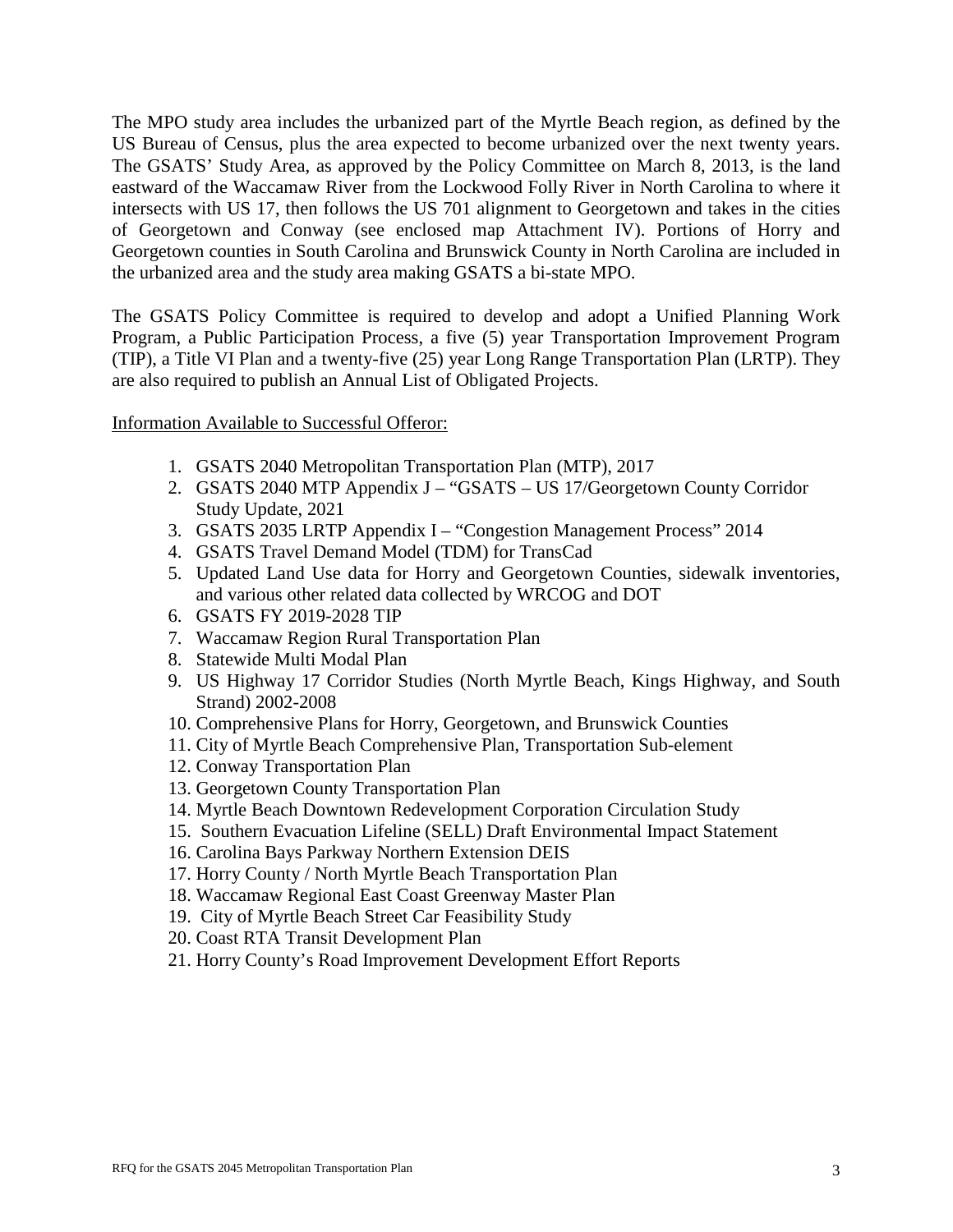## **PART IV SCOPE OF WORK**

#### METROPOLITAN TRANSPORTATION PLAN (MTP Update)

The specific TASKS of the contractor shall be as follows:

#### Task 1 - Identify Transportation Facilities

The consultant in cooperation with local planners and the MPO staff will identify the existing transportation facilities; roadways (minor collectors, major collectors, arterials, highways and freeways) major intersections (unsignalized and signalized) and interchanges; sidewalk and bikeway/path systems, public transit routes (local and from outside the area), airports, port(s) (Georgetown, Charleston and Wilmington), freight and rail terminals, major freight distribution routes, multimodal and intermodal facilities, transit assets, military installation(s), as well as state parks, major tourist destinations, regional recreation facilities and educational institutions.

#### Task 2 - Level of Service Standards

The consultant will develop level of service (LOS) standards to be used in the analysis of the existing and proposed roadway system, intersections and interchanges within the GSATS Study Area. The consultant should also develop and present level of service (LOS) standards for the bike, pedestrian, and transit networks that exist including quantitative analysis of their accessibility to individuals with disabilities.

The consultant will develop existing land use trip generation rates consistent with the Trip Generation Manual published by the Institute of Traffic Engineers and nested equivalent future land use categories and projected rates.

The consultant will develop peak hour and day factors specific to the study area with the use of SCDOT's permanent Automatic Traffic Recorder station data, (or its equivalent in North Carolina) other readily available sources, for use in dynamic traffic assignment.

The Consultant will also be required to reconcile published local and DOT Functional Class designations for all facilities identified and produce a listing, which meets FHWA standards. This includes locally owned and maintained roadways that are identified on the MTP Update as eligible for Federal aid.

#### Task 3 - Existing Transportation Facilities

The consultant will use the Grand Strand Area Transportation Study (GSATS) Travel Demand Model (Model) developed for the 2040 LRTP and the 2019 projected land use to "backcast" and determine the impacts on the existing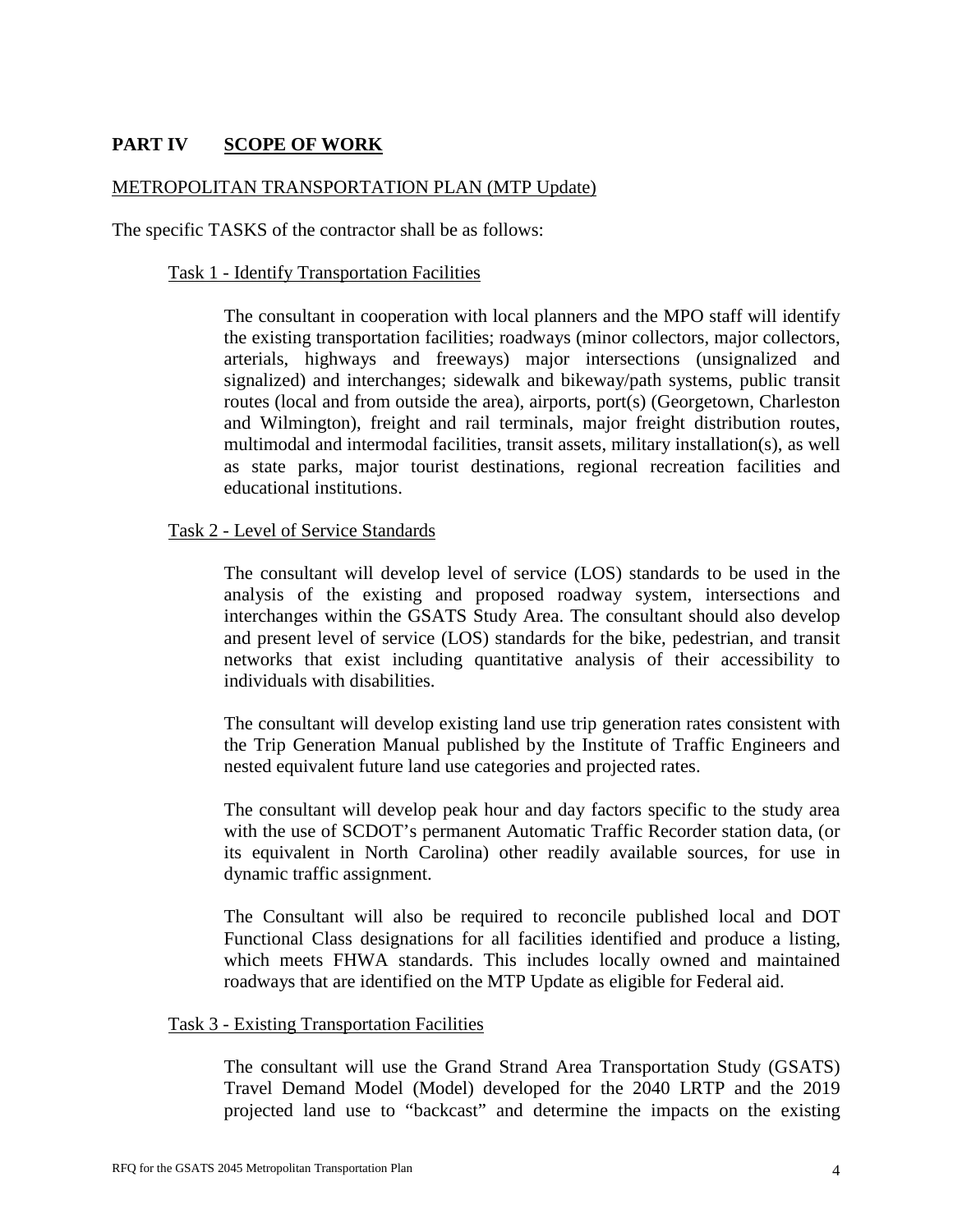roadway system, intersections and interchanges for the year 2019. The following issues (as a minimum) are to be determined:

- trip distribution and traffic assignment
- traffic volumes (peak season)
- peak hour data hour(s) and volume $(s)$
- capacity analysis (LOS)
- travel time increase (delay)
- travel cost increase (vehicle operating cost, time cost and accident cost)
- excess delay index and delay ratio
- deficiencies of the existing transportation system and recommend improvement and/or corrective measures

Task 4 - Future Transportation Facilities

The consultant will use the model and the projected land use to determine the impacts of development within the Study Area for the years 2025, 2030, 2035, and 2045 or other sequence of time periods that correlate with the short, mid, and long range funding options presented in Task 12.

The consultant will use the results and recommendations of the supplied studies, reports, and information for each year referenced.

The following conditions (as a minimum) are to be determined for each scenario:

- trip distribution and traffic assignment
- $\bullet$  design hour(s) volume(s) (DHV)
- peak season traffic volumes (ADT)
- capacity analysis (LOS)
- traffic operations, including signage and signalization
- travel time increase (delay)
- travel cost increase (vehicle operating cost, time cost and accident cost)
- excess delay index and delay ratio
- deficiencies (if applicable)
- A. The existing roadway system including: intersections and interchanges with the improvements as found in the GSATS Transportation Improvement Program (TIP) FY 2019-2028.
- B. The existing roadway system including: intersections and interchanges with the necessary improvements to maintain and/or improve to a desired peak season ADT LOS for acceptable system operation Level "D" and meeting the Congestion Management Strategies (CMS) for GSATS (no new roadways – only widenings and other improvements).
- C. The existing roadway system including: intersections and interchanges with the necessary improvements and additional new roadways,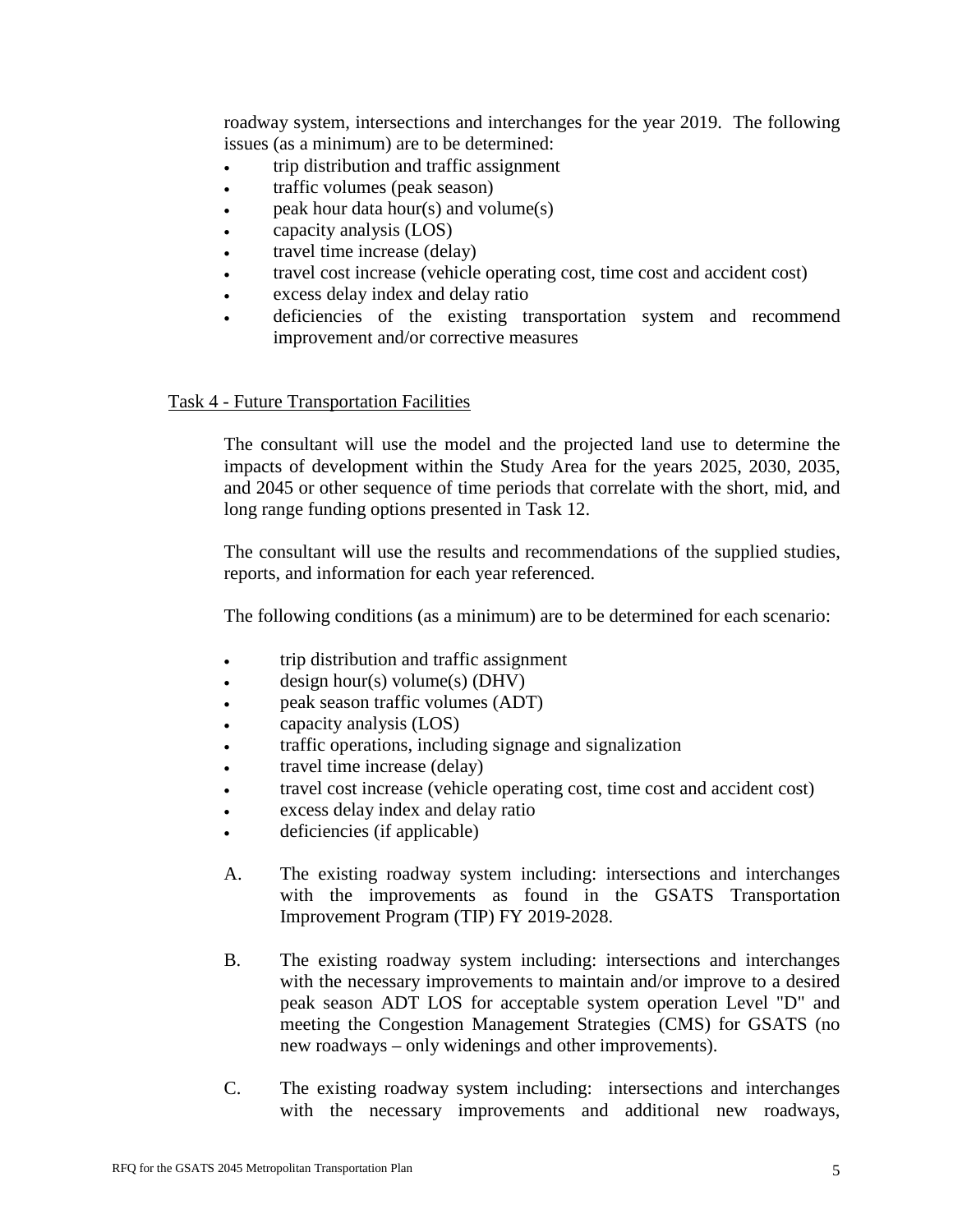intersections and interchanges to maintain and/or improve to a desired peak season ADT LOS for acceptable system operation Level "D" and meeting the CMS for GSATS.

#### Task 5 - Pedestrian Walkways and Bikeways

The consultant will review (all local and municipal governments) existing plans, including the East Coast Greenway ECG Master Plan and recommend improvements and/or interconnectivity. If any local or municipal government does not have a plan, the consultant shall make appropriate recommendations. At a minimum, the ECG alignment will need to be defined in the North Carolina portion of the study area and refined in South Carolina portion of the study area.

The consultant will also analyze the impact of educational facilities on peak hour congestion (primary, secondary, and postsecondary) and provide specific guidance for site selection and connectivity to minimize the impact of educational facilities on the overall transportation system.

### Task 6 - Compliance with Management Systems

The consultant will comply with all applicable Management Systems, as defined by GSATS and the DOTs. Management systems include, but are not limited to, Statewide Intelligent Transportation Systems (ITS) Architecture and CMP.

The consultant will update the corridor segment profiles presented in the GSATS initial 2014 CMP, evaluation of available data needs, and perform before and after project analysis for implemented CMP strategies such as intersection improvements, non-motorized improvements, and signal timing.

### Task 7 - Improvements of Access to Non Roadway and Transit Transportation Facilities

The consultant will facilitate involvement from agent(s) for each transportation facility (airport, port, freight and rail terminals, multimodal and intermodal facilities), as well as for state parks, major tourist destinations, regional recreation facilities and educational institutions to determine the existing and future access needs of each facility.

Task 8 - Plan Connectivity

The consultant will identify any conflict with existing/proposed SCDOT and NCDOT transportation projects that exist or are planned outside the MPO Study Area.

### Task 9 - Design Concepts and Cost Estimates

A. The consultant will determine the cost and other measures necessary to preserve and operate the existing transportation system (including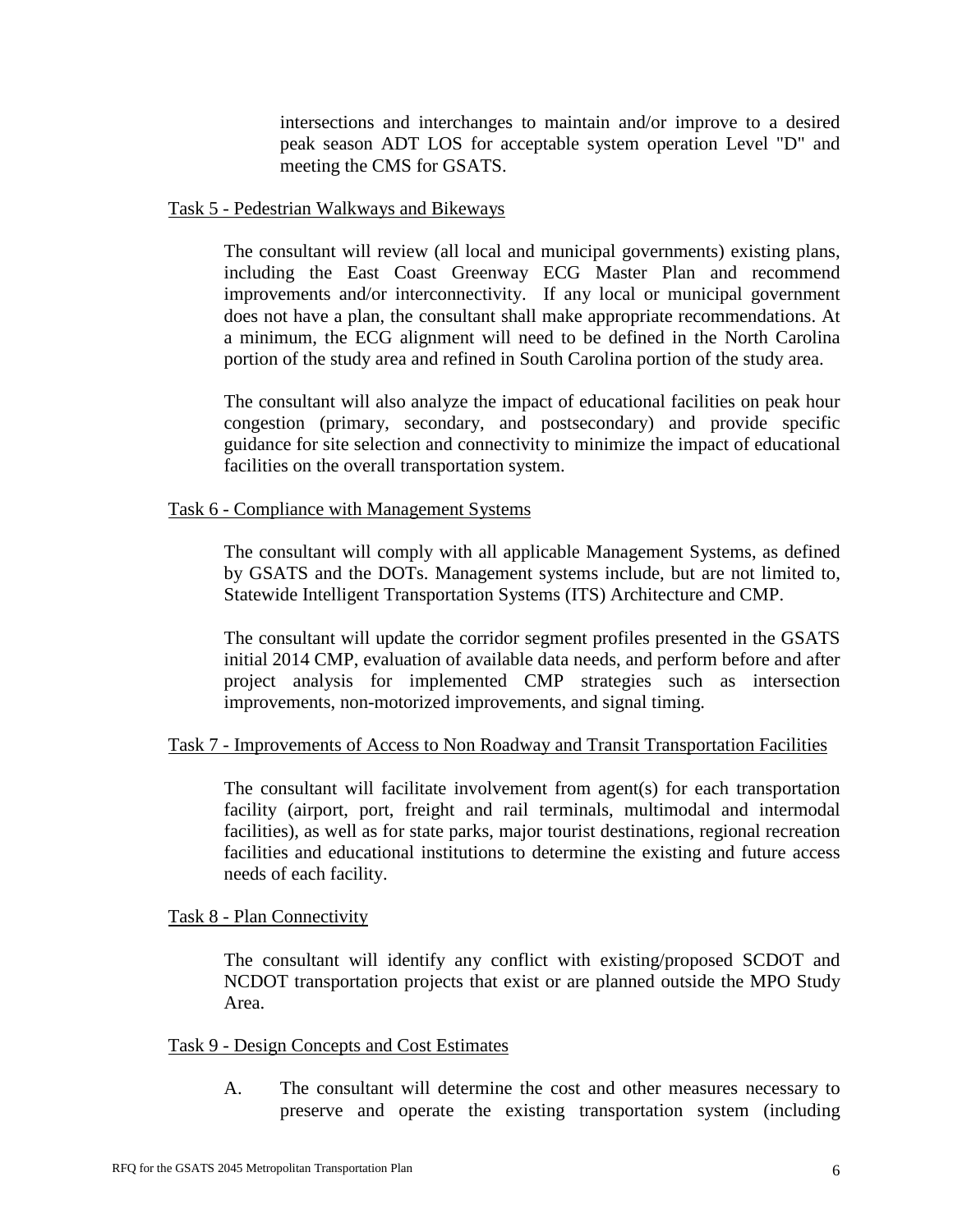requirements for operational improvements, resurfacing, restoration, and rehabilitation of existing and future major roadways, as well as operations, maintenance, modernization and rehabilitation of existing and future transit facilities) and make the most efficient use of existing transportation facilities to relieve vehicular congestion and enhance the mobility of people and goods.

B. The consultant will develop design concepts and provide visualization for the various transportation improvements. Based on these design concepts the consultant will derive preliminary cost estimates for each improvement.

### Task 10 - Multi/Intermodal Transportation System Evaluation

The consultant will include a Multimodal evaluation of the transportation and financial impact of the overall plan, including all ongoing major transportation investments.

The consultant shall also evaluate environmental and cultural resources including:

- Environmental Justice Issues (in minority populations and low-income populations);
- recreational and scenic resources:
- historic and archaeological resources;
- threatened and endangered species;
- hazardous and solid waste sites and facilities;
- hydrology and wetlands; and
- effects on land use and development.

### Task 11 - Rating and Ranking Transportation Improvements

The consultant will develop rating systems for the different types of facilities, as defined in Task 10. Using these systems the consultant shall rank the improvements by type. The consultant shall incorporate available socioeconomic analysis, as well as, environmental and cultural resource parameters into the project ranking process.

The consultant will also be responsible for documenting coordination with the SCDOT Office of Planning to ensure that projects are ranked in accordance with established procedures and regulations under South Carolina's ACT 114 and with the NCDOT Strategic Planning Office to ensure that projects are ranked in accordance with current and future prioritization processes.

### Task 12 - Identification of Funding Options

A. The consultant will state all current methods/sources of funding transportation, including avenues available in the Bipartisan Infrastructure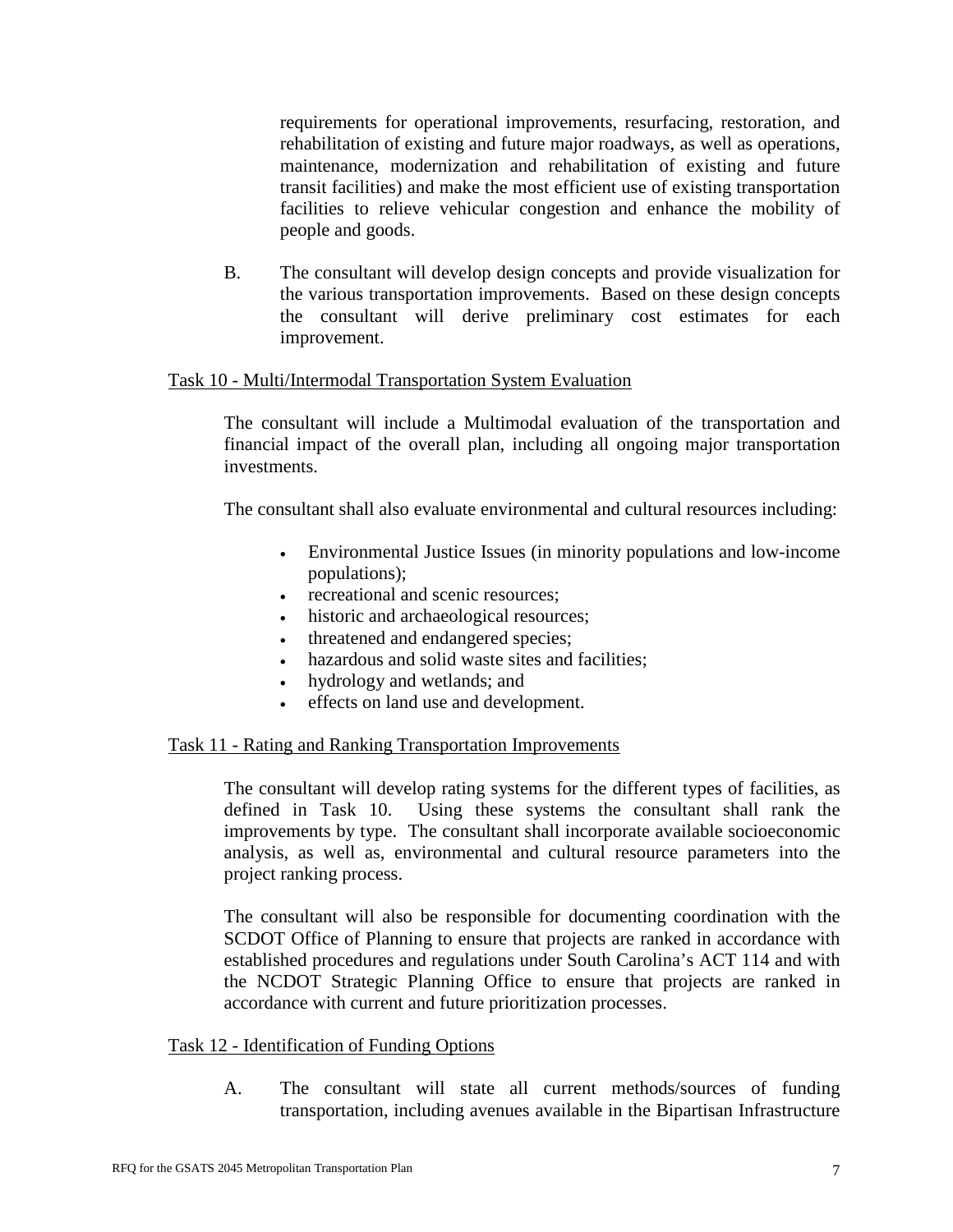Law, (roadway, transit, etc.) for projects within the GSATS Study Area. The consultant will project these funds to year 2025, 2030, 2035, and 2045.

- B. The consultant will review how other areas, within South Carolina and the United States, have funded transportation improvements by innovative means. The consultant will identify potential funding sources and potential revenues from each source for the 2025, 2030, 2035, and 2045.
- C. The consultant will combine Task 12A and 12B in developing a financial plan to fund the most efficient Multi/Intermodal Transportation System for the years 2025, 2030, 2035, and 2045.

### Task 13 - Inclusion of Additional Chapters and/or Appendices

The consultant will perform technical and statistical analysis of state DOT's prioritization processes and recommend strategies for improved ranking criteria.

### Task 14 - Planning Requirements and Performance Measures

The consultant will list the eight planning provisions required by MAP-21 for MPO's and the location where each factor has been addressed/complied with, in the MTP Update.

The planning factors include:

- 1. Support the economic vitality of the metropolitan area, especially by enabling global competitiveness, productivity, and efficiency;
- 2. Increase the safety of the transportation system for motorized and nonmotorized users;
- 3. Increase the security of the transportation system for motorized and nonmotorized users;
- 4. Increase the accessibility and mobility of people and for freight;
- 5. Protect and enhance the environment, promote energy conservation, improve the quality of life, and promote consistency between transportation improvements and State and local planned growth and economic development patterns;
- 6. Enhance the integration and connectivity of the transportation system, across and between modes, for people and freight;
- 7. Promote efficient system management and operation; and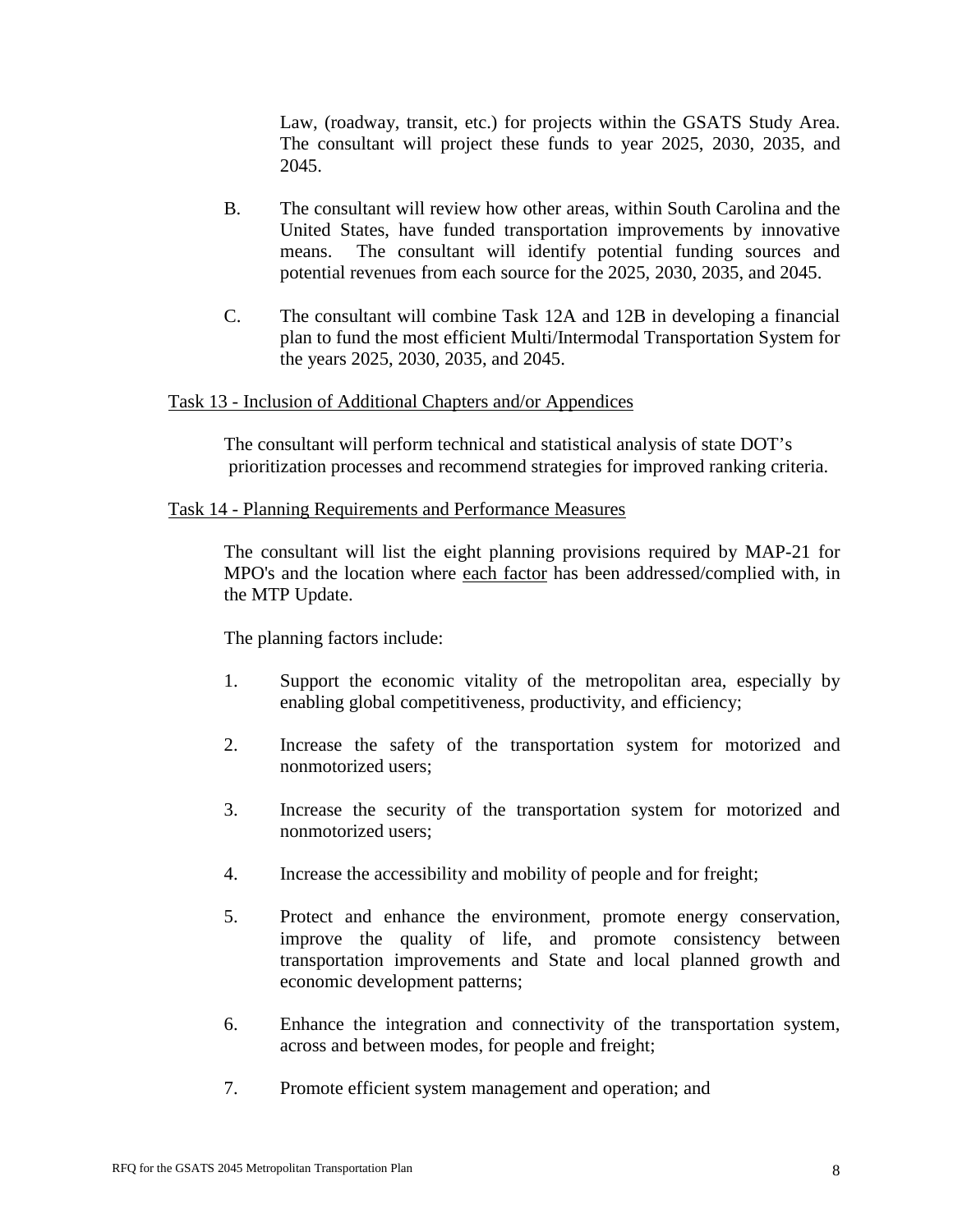8. Emphasize the preservation of the existing transportation system.

The Performance Measures include:

- 1. Targets that address surface transportation and public transportation, with attention to transit asset management and transit safety;
- 2. Reduction in traffic fatalities and serious injuries;
- 3. Infrastructure condition;
- 4. Congestion reduction;
- 5. System efficiency;
- 6. Freight movement and economic vitality;
- 7. Environmental sustainability;
- 8. Timely delivery of programmed projects; and
- 9. All performance measures must be assessed and their progress be summarized in a "System Performance Report."

### Task 15 – GSATS Model Update

- A. The Consultant will update and convert Existing and Committed and Metropolitan Transportation Plan versions of the GSATS model;
- B. Update TAZs, land use, network capacities, and modernize link geometry to current conditions;
- C. Include interim year models for time periods that correlate with the short, mid, and long range funding options presented in Task 12;
- D. Develop and test the Model in TransCad version 9.0 64bit, or latest standard version, with complimentary User Interface;
- E. Develop and test signal optimized Existing and Committed and Metropolitan Transportation Plan versions of GSATS model with Dynamic Traffic Assignment or micro simulation with TransModeler.
- F. Expand model to incorporate any new urbanized area boundary (UZA) as directed by the Advisory Committee;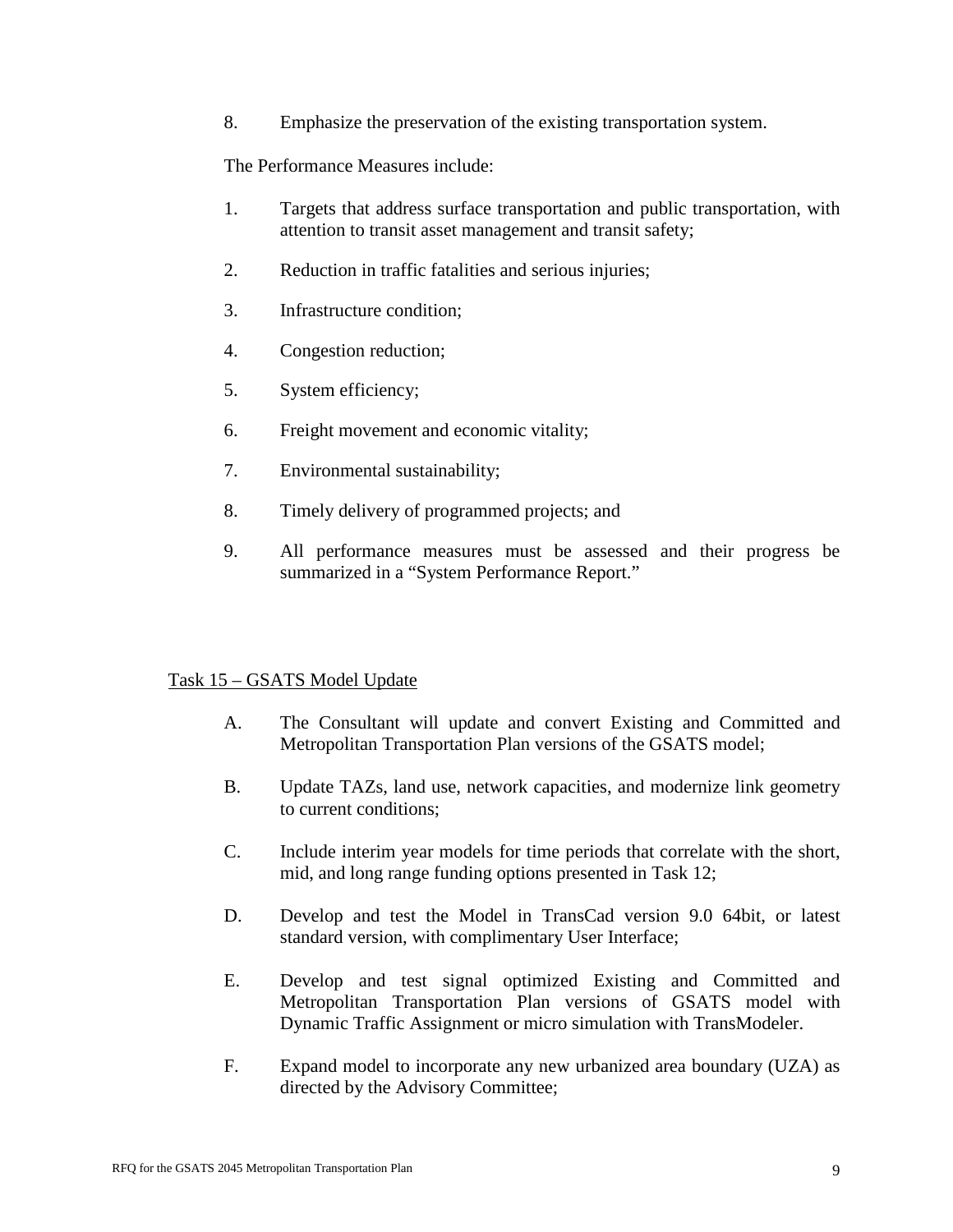- G. Perform screen line and other reputable analysis of major travel corridors to ensure that the model accurately replicates the GSATS' roadway; and
- H. Provide information documenting the general modeling design, data gathering, model validation, calibration process, future year assumptions and forecasts, and other related information deemed necessary for the model's future use or as suggested by FHWA's Certification Checklist for Travel Forecasting Methods. This is to be included in a Model User's Guide.

### Task 16 – Public Involvement and Visualization

- A. Consultant will be required to develop a Public Participation Strategy for the MTP Update's development that includes use and expansion of GSATS branding efforts;
- B. Provide web based technology for seeking public input and interactively capturing comment on transportation improvements throughout the MTP Update's public involvement process; and
- C. Supply necessary visualization for both public involvement and final written report.

### Task 17 - Other Required Products

- A. The consultant shall attend a minimum of five working meetings with the MPO Staff and Advisory Committees.
- B. Submit an implementation schedule for the performance of each task. All work cited above shall be completed by December 31, 2022.
- C. Prepare and submit to the Advisory Committee status reports of all tasks performed on a monthly basis. A draft final report with executive summary and one-page fact sheet shall be required by December 1, 2022.
- D. Prepare and submit up to 12 Technical Memorandums on subjects related to the MTP Update development as requested by the Advisory Committee.
- E. The successful offeror shall be available to make appropriate presentations regarding the project at the request of the MPO. A minimum of 7 presentations are envisioned as follows:
	- 3 introductory public presentations (one per county).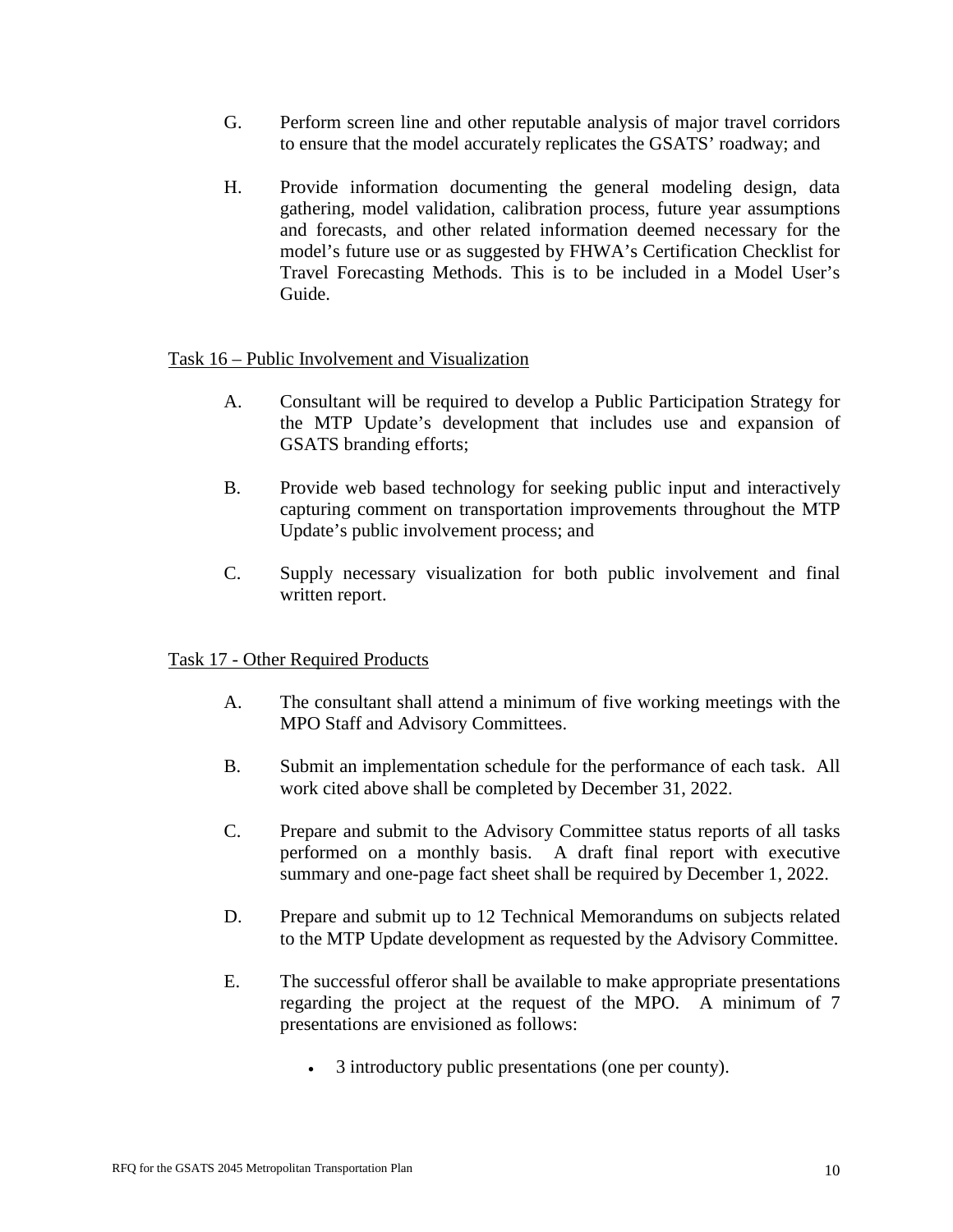- 3 public presentations of the Draft Report (one per county), as per the GSATS Public Participation Process.
- 1 presentation of the Final Report to the GSATS Policy Committee.
- F. 18 hard copies of the Draft Report along with a digital copy that is web ready and one that can be used to produce additional hard copies.
- G. 25 hard copies of the Final Report along with a digital copy that is web ready and one that can be used to produce additional hard copies.
- H. 100 hard copies of the 24 inch by 18 inch poster Final Report Executive Summary of the Long Range Plan along with a digital copy that is web ready and one that can be used to produce additional hard copies.
- I. 4 hard copies of the GSATS Model User's Guide (with CD copy of Model files in each) along with 21 contact hours of training and 60 hours of on-call user support.

## **PART V. PUBLIC INVOLVEMENT**

There must be adequate opportunity for public officials (including elected officials) and citizen involvement in the development of the Metropolitan Transportation Plan before it is approved by the GSATS Policy Committee.

Public meetings shall include opportunities for interested parties (including citizens, affected public agencies, representatives of transportation agency employees, freight shippers, providers of freight transportation services, private providers of transportation, representatives of users of public transit and other interested parties) to be involved in the plan development. All aspects of the Metropolitan Transportation Plan and its development need to be consistent with Title VI of the Civil Rights Act of 1964, the Americans with Disabilities Act of 1990 and the National Environmental Policy Act of 1969 as amended.

### Advisory Committees

The GSATS Study Team and the North Carolina Technical Coordinating Committee will each create an Advisory Committee to work closely with the consultant during the development of the Long Range Plan Update. These committees will be a subcommittee comprised of members of their respective groups. Participation is open to all members. Others may be included if the committees desire.

The consultant selection committee will be made up of members of both subcommittees, with a minimum of the following: GSATS MPO Director, SCDOT Planning, SCDOT Program Manager, SCDOT District Engineer, Coast RTA Executive Director, NCDOT Planning Division,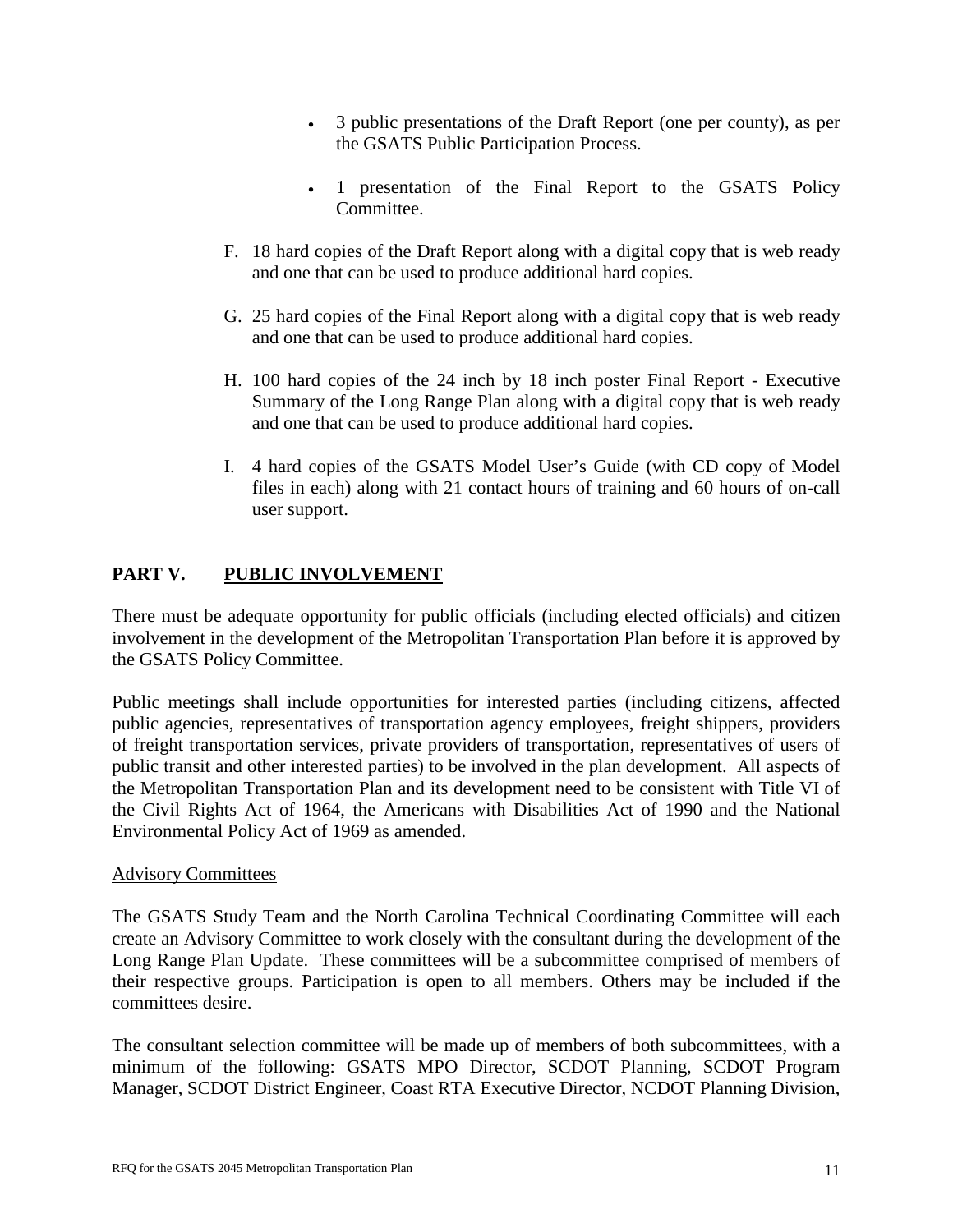NCDOT Division 3, and one member from each of the three counties (Brunswick, Georgetown and Horry).

## **PART VI. QUALIFICATIONS**

Qualified offerors shall be those who possess the following qualifications:

- A. Have adequate financial resources for performance, or have the ability to obtain such resources as required during performance.
- B. Have the necessary experience, organization, technical qualifications and facilities, or have the ability to obtain them.
- C. Have a satisfactory record of performance.
- D. Have the ability to comply with the required schedules.
- E. Be eligible to receive an award under applicable laws and regulations of the States of South Carolina, North Carolina and the Federal Government and be willing to enter into an "LPA Consultant Basic Agreement" that is approved by the South Carolina and North Carolina Departments of Transportation and the Federal Highway Administration.

It is the policy of the MPO to use Disadvantage Business Enterprises (DBEs) when possible. DBEs are strongly encouraged to submit a proposal and/or partner with another consultant.

### **PART VII CONTRACT TERM/OPTION TO EXTEND**

The term of this contract shall be for the period beginning with the date of award and continuing through November 30, 2023. GSATS reserves the right to extend the term, when necessary, to continue a source or sources of supply if the contract is not completed prior to the expiration date. Said extension may be less than, but will not exceed ninety (90) days without any additional cost to GSATS.

### Type of Contract

Compensation for the services shall be a cost plus fixed fee with a contract maximum with all costs subject to pre award & final audits. Invoices may be submitted monthly and they shall be based on the percentage of the overall scope of work accomplished within the previous month. GSATS reserves the right to retain ten percent (10%) of all reimbursements until a final audit has been satisfactorily completed, if such action were in the best interest of GSATS.

### **PART IX PROPOSAL CONTENTS**

Offeror must submit as a minimum, and in the listed format, the following information: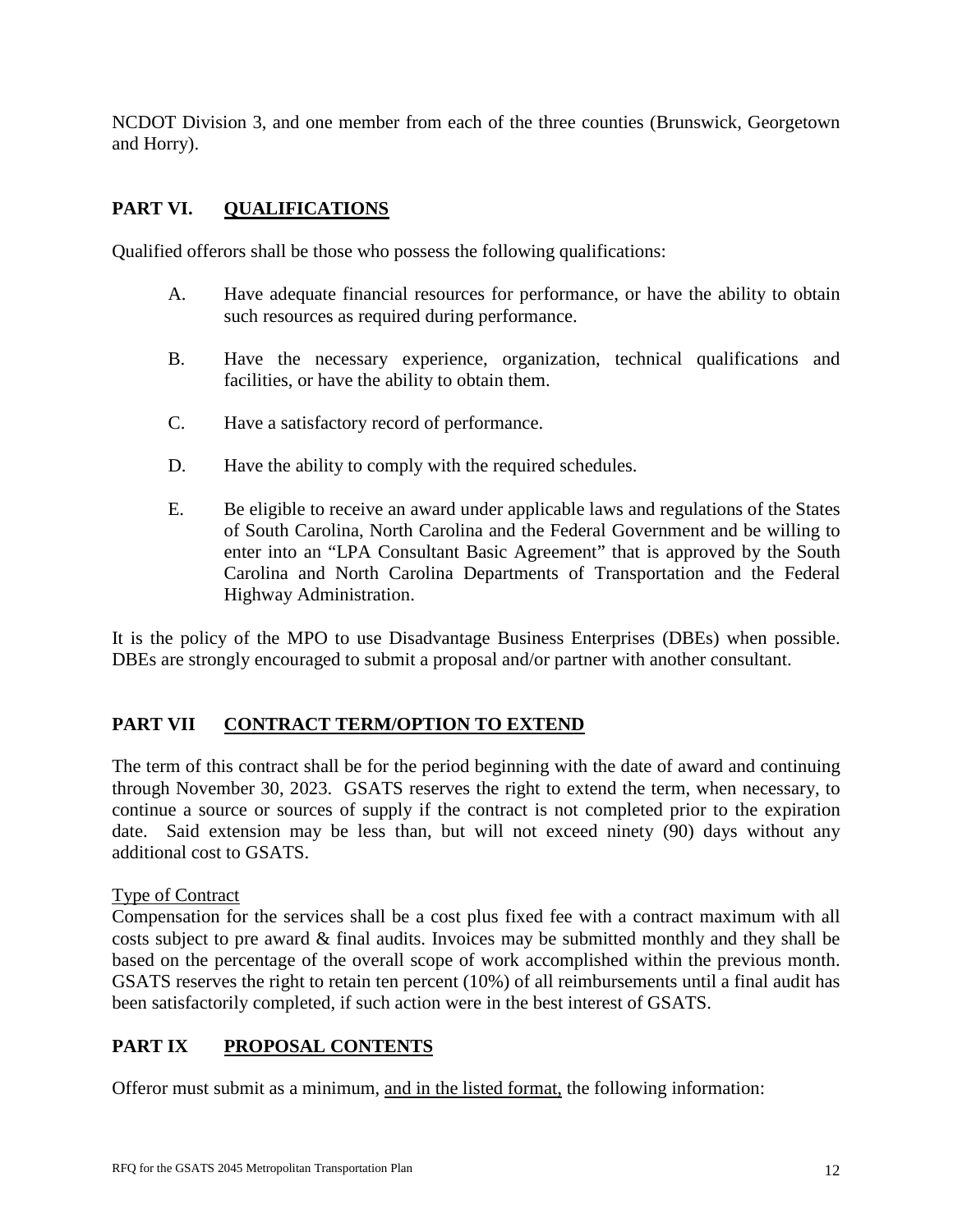- A. PROPOSAL COVERAGE. Cover the scope of work and the general objectives to which the proposal is addressed.
- B. TASK AND METHODS. Describe the principal tasks or subtasks to be undertaken together with a discussion of their relationship to one another. Describe the methodology for performing the tasks and the management control to be applied to the project. Include a timetable for completing all tasks covered in the Scope of Work.
- C. ORGANIZATION AND STAFF. Include an organizational chart for the project showing the name(s) of the project manager and key personnel along with pertinent, resumes of each. Describe the specific contribution to the project by each of the key personnel, the percentage of staff-hours that each will devote to the effort and the hourly rate. Include a summation of the minimum staff-hours or staff-days of professional effort to be used. Prior approval shall be required for all subcontractors and must be identified in this proposal.
- D. EXPERIENCE. Include a list of projects currently in progress or completed within the last five (5) years which are relevant to the type of project proposed and which demonstrates offerors ability to perform the work required. Include names, addresses, and telephone numbers of contact persons. GSATS reserves the right to request information from any source so named.

# **PART X AWARD CRITERIA**

Proposal will be evaluated by a review panel using the following criteria and weight value:

- A. Quality of the proposal and its probable effectiveness in the accomplishment of project objectives
	- 1. Definition of the tasks to be undertaken, how they will be carried out and the plan to achieve project objectives. (**25 points**)
- B. Organization/Qualifications
	- 1. Recent relevant experience in similar projects and knowledge of Transportation Planning and Design, Financing, and Computer Programming and Modeling. (**25 points**)
	- 2. Emphasis, which the contractor places on this project; specifically, the staff commitment and their familiarity with the GSATS region. (**25 points**)
	- 3. Responsibility for identified tasks assigned to named individuals within the organization. The capability of the named individuals with the organization. The capability of the named individuals must be indicated including educational background and work experience. (**10 points**)
	- 4. Reasonableness and completeness of the project management plan and lines of responsibility. A management plan showing assignments and procedures for supervision, coordinating and integrating tasks. (**10 points**)